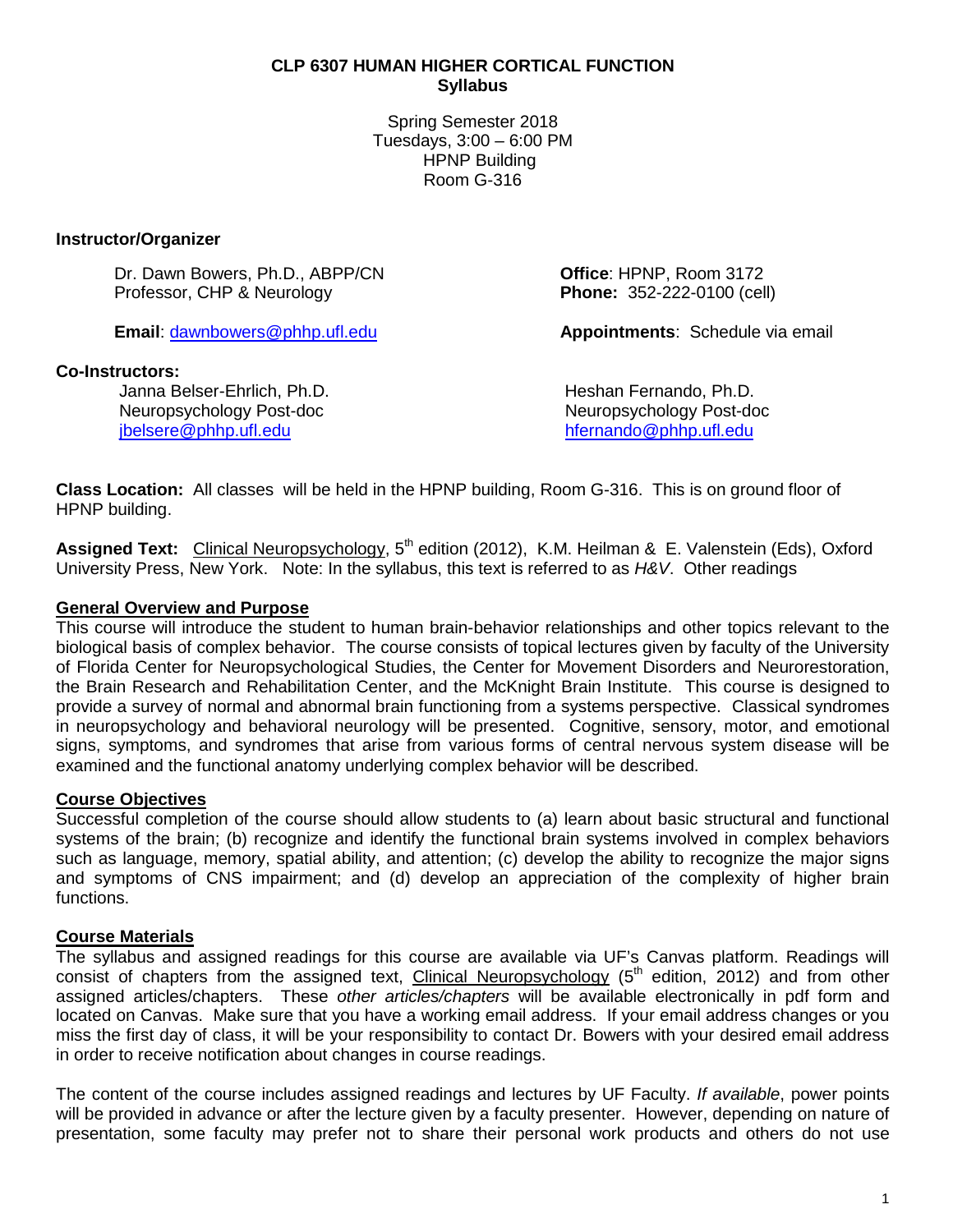powerpoint for teaching purposes. You are responsible for learning the course materials, regardless of whether a handout is available from an individual lecturer.

## **Course Requirements, Evaluation, and Grading**

Enrolled students are expected to attend weekly classes, complete weekly assigned readings **prior to class** and participate in integrative discussions that conclude each class. The exception is class 1. Students will be pre-assigned to lead or co-lead one integrative discussion which will be facilitated by Dr. Bowers and the course co-instructors, Drs. Belser and Fernando. There will be a take home midterm exam (due Monday March 12, 2018) and a final exam (TBD). The midterm will assess knowledge of material discussed through the February  $27<sup>th</sup>$  class meeting, and the final exam will be comprehensive. At the beginning of each class will be a weekly quiz that is based on assigned readings for that class.

*Weekly Quizzes based on readings*. A brief 5-10 question quiz will occur at the beginning of each class. Questions are short-answer or multiple choice/true-false and based solely on assigned readings. There will be total of 13 quizzes starting with Class 3 (i.e., Classes 3-14), with students having option of dropping two quizzes of their choice for any reason (i.e., inability to attend class due to traveling, illness, low grade). The 10 quizzes you select will account for 20% of your grade. (i.e., each quiz  $= 2\%$ ).

*Mid-Term and Final Exams*: The midterm and final exams will be a combination of multiple choice, odd-man out, short essays and other types of short-answer formats. The content of these exams is based on lectures, readings, and class discussion.

*Guidelines for Integrative Discussions* **-** Students will be assigned in groups of 2-3 to lead one of the integrative discussion sessions during the final  $\frac{1}{2}$  hour of each class. The group will be responsible for identifying 3 or more key points from the readings and presentations to discuss.

*Extra Credit Opportunities (up to 3% of Final Grade*) There are a variety of excellent multidisciplinary opportunities that students may avail themselves in order to enrich their exposure and provide contemporary context to the topics covered in this course. You are welcome to attend these meeting. You may also receive up to 3% extra credit if you attend *at least 3 different meetings* from any of the list below and write up a brief reaction paper for each meeting you attend (i.e., 3 reaction papers). The reaction paper must be typed and include in the header the date, meeting, presenter, and topic. The body of the paper will be your intellectual reaction to the content of the presentation. It should range in length from 1-2 pages max, single spaced. *All reaction papers are due on the Tuesday that most immediately follows the particular meeting you attend (i.e., if you attend an ANST meeting on a Friday, then reaction paper is due the following Tuesday by 3:00 PM).* To receive maximum extra credit, attend up to 2 different meetings below and write up reaction paper as described in this paragraph.

- Neurology Grand Rounds (Tuesdays, 11:30 AM 1:00 pm) This is a weekly meeting held in the Deweese Auditorium of the MBI. Occasionally, these meetings involve a direct interview and presentation of a live patient, and thus attendees dress as if they were seeing patients themselves
- Movement Disorders Center Weekly Rounds (Tuesdays 8:00 AM 9:00 AM): This weekly meeting typically alternates between clinical and research presentations. During clinical presentations, videos of interesting and unique cases are presented. Research meetings vary. It is held in the Deweese Auditorium of the MBI or the 4<sup>th</sup> floor conference room of the CMDNR (located at the Orthopedics Institute).
- Epilepsy Case Conferences (Tuesdays 8:00-9:30). During these meetings, potential candidates for seizure surgery are discussed with input from findings of EEG-Video monitoring, Wada, neuropychology, and neuroimaging.
- Other. We will keep you informed about other opportunities.

## **Summary of Grading**

.

In summary, the final grade will be determined according to the students' scores on the weekly quizzes (20%), Midterm exam (worth 30% of the total grade), the Final exam (worth 40% of the final grade) and Participation (worth 10% of the final grade) and expressing that average as the percentage of the total possible points. Extra credit, up to 3%, may also be obtained.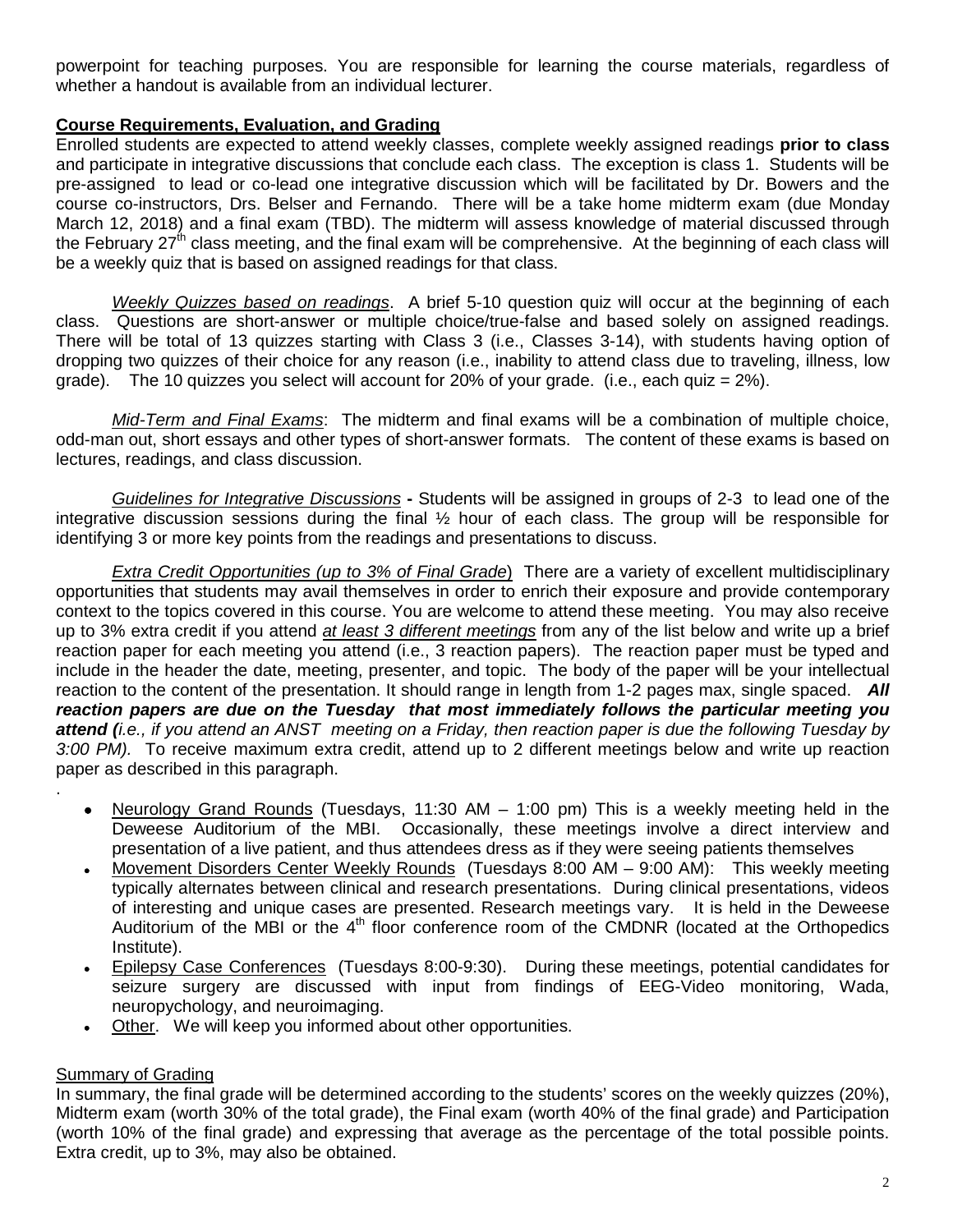| Weekly Quizzes (based on readings) | <b>20%</b> |
|------------------------------------|------------|
| Midterm Exam                       | 30%        |
| <b>Final Exam</b>                  | 40%        |
| <b>Integrative Discussion</b>      | 10%        |
| <b>Extra Credit</b>                | 3% max     |
|                                    |            |

Scores will be rounded to the nearest percent (rounded up or down, whichever is closest) for grade determination in accordance with the grading table below:

| % of points<br>earned | 93%-<br>100% | $90% -$<br>92% | 87%-<br>89% | 83%-<br>86% | 80%-<br>82% | -77%<br>79% | 73%-<br>76% | 70%-<br>72% | 7%-<br>υ,<br>69% | 63%-<br>66% | 60%-<br>62% | <b>Below</b><br>60% |
|-----------------------|--------------|----------------|-------------|-------------|-------------|-------------|-------------|-------------|------------------|-------------|-------------|---------------------|
| Letter Grade          |              | ,              | ∼ ∺<br>ັ    |             |             |             |             |             |                  |             |             |                     |

Include the table linking letter grades to grade points, along with the link that accompanies it, as below.

| $\sim$<br>Letter '<br>Grade |                      | д.   | $\cdot$ $\cdot$<br>D+ | ┕        | D-         | $\overline{ }$               |             |            | ⊥ ⊢           |       | -ت       | -<br>- | WF  |               | $\sim$<br>NG. | `-       |
|-----------------------------|----------------------|------|-----------------------|----------|------------|------------------------------|-------------|------------|---------------|-------|----------|--------|-----|---------------|---------------|----------|
| Grade<br>Points             | 4<br>$\cdot$ $\circ$ | ັບເບ | $\sim$<br>ບ.ບບ        | ◠<br>J.V | . –<br>، ب | $\cap$<br>$\sim$<br><u>_</u> | $\sim$<br>v | . .<br>.67 | $\sim$<br>. ن | . . U | -<br>U.O | U.L    | ∪.∪ | $\sim$<br>v.u | v.J           | ∽<br>v.v |

For greater detail on the meaning of letter grades and university policies related to them, see the Registrar's Grade Policy regulations at<http://www.registrar.ufl.edu/catalog/policies/regulationgrades.html>

### **Policy Related to Class Attendance**

Attendance and class participation is **required**. Students are expected to complete assigned readings prior to coming to class. Students needing to miss class for personal or professional reasons should consult with the instructor prior to the date on which they will be unable to attend. It is the student's responsibility to acquire any handouts or notes from a colleague in the class for any sessions missed.

### **Policy Related to Cell Phones and Other Media** *(i.e., roaming internet, checking emails, etc.)*

All cell phones and other distracting media are to remain off during the duration of class. Please focus your attention on the class, lectures and class discussion as this makes for more optimal learning. Indeed, there is evidence that multi-tasking during class (i.e., checking emails, roaming the internet, etc.) results in reduced learning and conceptualization and lower grades. Per Dr. Price, there is at least one study showing direct brain -related structural changes (in bad way).

## **Statement of University's Honesty Policy (cheating and use of copyrighted materials)**

Students are expected to act in accordance with the University of Florida policy on academic integrity (see Student Conduct Code, the Graduate Student Handbook or this web site for more details: www.dso.ufl.edu/judicial/procedures/academicguide.php). Cheating, lying, misrepresentation, or plagiarism in any form is unacceptable and inexcusable behavior.

> *We, the members of the University of Florida community, pledge to hold ourselves and our peers to the highest standards of honesty and integrity.*

#### .**Policy Related to Make-up Exams or Other Work**

Students are expected to complete assigned readings prior to coming to class. Personal issues with respect to class attendance or fulfillment of course requirements will be handled on an individual basis. Students must make *prior* arrangements with Dr. Bowers if they must miss any in-class examination, and an alternative test time must be arranged.

#### **Accommodations for Students with Disabilities**

If you require classroom accommodation because of a disability, you must first register with the Dean of Students Office (http://oss.ufl.edu/). The Dean of Students Office will provide documentation to you, which you then give to the instructor when requesting accommodation. The College is committed to providing reasonable accommodations to assist students in their coursework.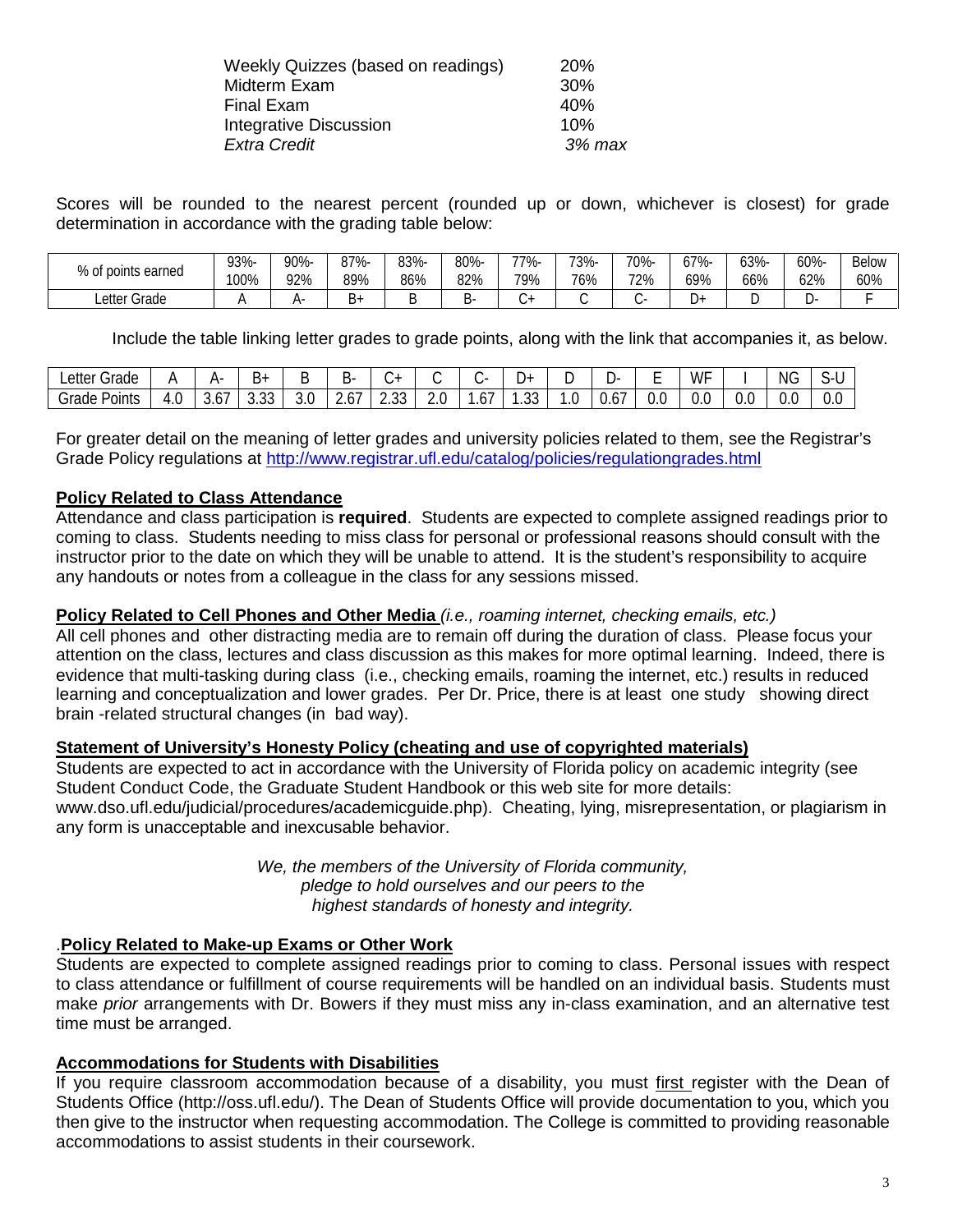## **Counseling and Student Health**

Students may occasionally have personal issues that arise in the course of pursuing higher education or that may interfere with their academic performance. If you find yourself facing problems affecting your coursework, you are encouraged to talk with an instructor and to seek confidential assistance at the University of Florida Counseling Center, 352-392-1575, or Student Mental Health Services, 352-392-1171. Visit their web sites for more information: http://www.counsel.ufl.edu/ or http://www.health.ufl.edu/shcc/smhs/index.htm#urgent

The Student Health Care Center at Shands is a satellite clinic of the main Student Health Care Center located on Fletcher Drive on campus. Student Health at Shands offers a variety of clinical services, including primary care, women's health care, immunizations, mental health care, and pharmacy services. The clinic is located on the second floor of the Dental Tower in the Health Science Center. For more information, contact the clinic at 392-0627 or check out the web site at: www.health.ufl.edu/shcc

Crisis intervention is always available 24/7 from: Alachua County Crisis Center: (352) 264-6789.

BUT – *Do not wait until you reach a crisis to come in and talk with us. We have helped many students through stressful situations impacting their academic performance. You are not alone so do not be afraid to ask for assistance*.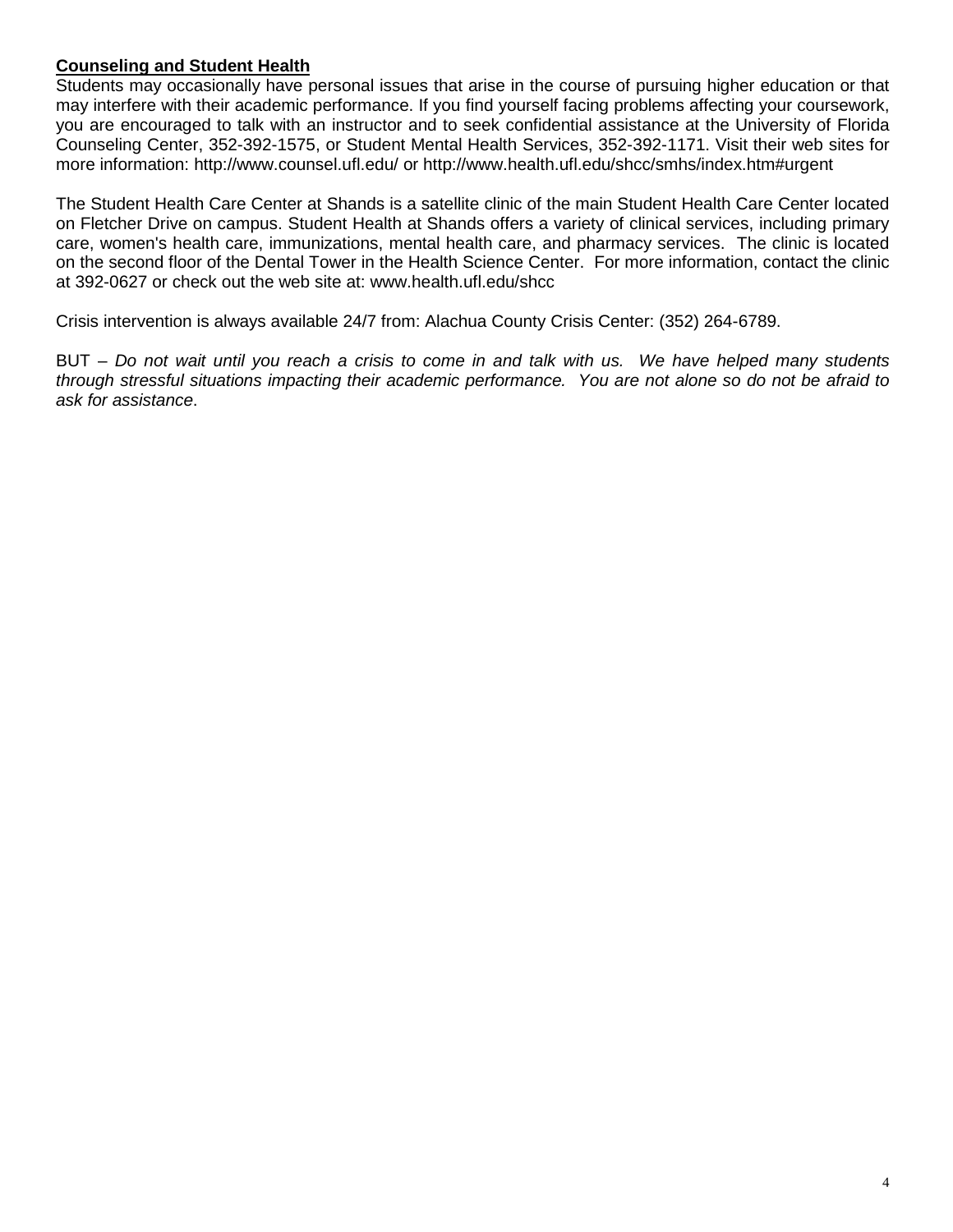# **Class Schedule**

| Date                                                        | Topic                                                                                                                     | Speaker                                        | <b>Assigned Readings</b>                                                                                                                                            |  |  |  |  |
|-------------------------------------------------------------|---------------------------------------------------------------------------------------------------------------------------|------------------------------------------------|---------------------------------------------------------------------------------------------------------------------------------------------------------------------|--|--|--|--|
| January 9th                                                 | <b>Course Introduction</b>                                                                                                | <b>Bowers</b>                                  | Introduction, H&V Chapter 1                                                                                                                                         |  |  |  |  |
| $3:15 - 5:15$<br>5:15-6:00                                  | January 16: Neuroanatomy<br><b>Functional Neuroanatomy</b><br>Neurologic Exam                                             | <b>Bauer</b><br>Deeb                           | Blumenfeld, 2018, Chp 2<br>Blumenfeld, 2018, Chp 3                                                                                                                  |  |  |  |  |
| 3:00-3:15<br>$3:15 - 4:15$<br>4:30-4:5:30<br>5:30-6:00      | January 23: Memory & Amnesia<br>Quiz 1<br>Animal Models of Memory Loss<br>The Human Amnesias<br><b>Discussion leaders</b> | <b>Burke</b><br>Bauer<br>Bauman, Gaynor, Ulfig | Burke et al, 2014; Hernandez et al, 2015<br>H&V, Chapter 16, Amnesic Disorders;<br>Squire, 2009; Smith et al. (2010)                                                |  |  |  |  |
| $3:00-3:15$                                                 | January 30: Aphasia & Apraxia<br>Quiz 2                                                                                   |                                                |                                                                                                                                                                     |  |  |  |  |
| $3:15 - 4:15$                                               | The Classic Aphasias                                                                                                      | Heilman                                        | H&V, Chapter 2, Aphasic Syndromes,<br>Dronkers et al (2017); Bowers handout,                                                                                        |  |  |  |  |
| 4:30-5:30<br>5:30-6:00                                      | Apraxias - a disorder of tool use<br><b>Discussion leaders</b>                                                            | Heilman<br>Kirsch, Warnick, Yuan               | Watch utube video -<br>H&V, Chapter 10, Apraxia                                                                                                                     |  |  |  |  |
| $3:00 - 3:15$<br>$3:15 - 4:15$                              | Feb 6: Alzheimer's Syndrome & dementia<br>Quiz 3<br>Alzheimer's Overview: A Disease vs<br>A Syndrome                      | Wicklund                                       | Overview: Bondi et al (2017)<br>Dx criteria [Jack, Sperling; Albert, McKhan];<br>MCI- Peterson, 2010; Bondi, 2014;<br>Mechanism: Querfurth, 2010; Williamson, 2009; |  |  |  |  |
| 4:30-5:30<br>5:30-6:00                                      | Alzheimer's Research update<br><b>Discussion leaders</b>                                                                  | Golde<br>Defeis, Hromas, Ukono                 | Khan; 2014;<br>Golde (2013, 2016); Futch& Golde (2017)                                                                                                              |  |  |  |  |
| February 13:                                                |                                                                                                                           |                                                | No class - Join us in DC for annual International Neuropsychologica Society meeting                                                                                 |  |  |  |  |
| February 20:<br>$3:00 - 3:15$                               | Visual Agnosia & Hemispatial Neglect<br>Quiz 4                                                                            |                                                |                                                                                                                                                                     |  |  |  |  |
| $3:15 - 4:15$<br>4:30-5:30                                  | Visual Agnosia<br><b>Hemispatial Neglect</b>                                                                              | Bauer<br>Heilman                               | H&V, Chapter 11, Agnosia,<br>H&V, Chapter 7, Visuospatial Perception<br>H&V Chapter 12, Neglect & Related Dis.                                                      |  |  |  |  |
| 5:30-6:00                                                   | <b>Discussion leaders</b>                                                                                                 | Guzick, O'Shea                                 |                                                                                                                                                                     |  |  |  |  |
| February 27:<br>$3:00 - 3:15$<br>$3:15 - 4:15$<br>4:30-5:30 | <b>Epilepsy</b><br>Quiz 5<br><b>Epilepsy Syndromes</b><br>Wada, laterality, and beyond                                    | TBD<br>Sullan                                  | Arcardi: Chapter 1-2; Hermann et al (2009,2017)<br>Chelune (1995), Hamberger et al (2011)                                                                           |  |  |  |  |
| 5:30-6:00                                                   | <b>Discussion leaders</b>                                                                                                 | Conlin, Grief, Lazaroe                         |                                                                                                                                                                     |  |  |  |  |

**TAKE HOME EXAM (covers first 6 classes), Due March 12, 5:00 PM**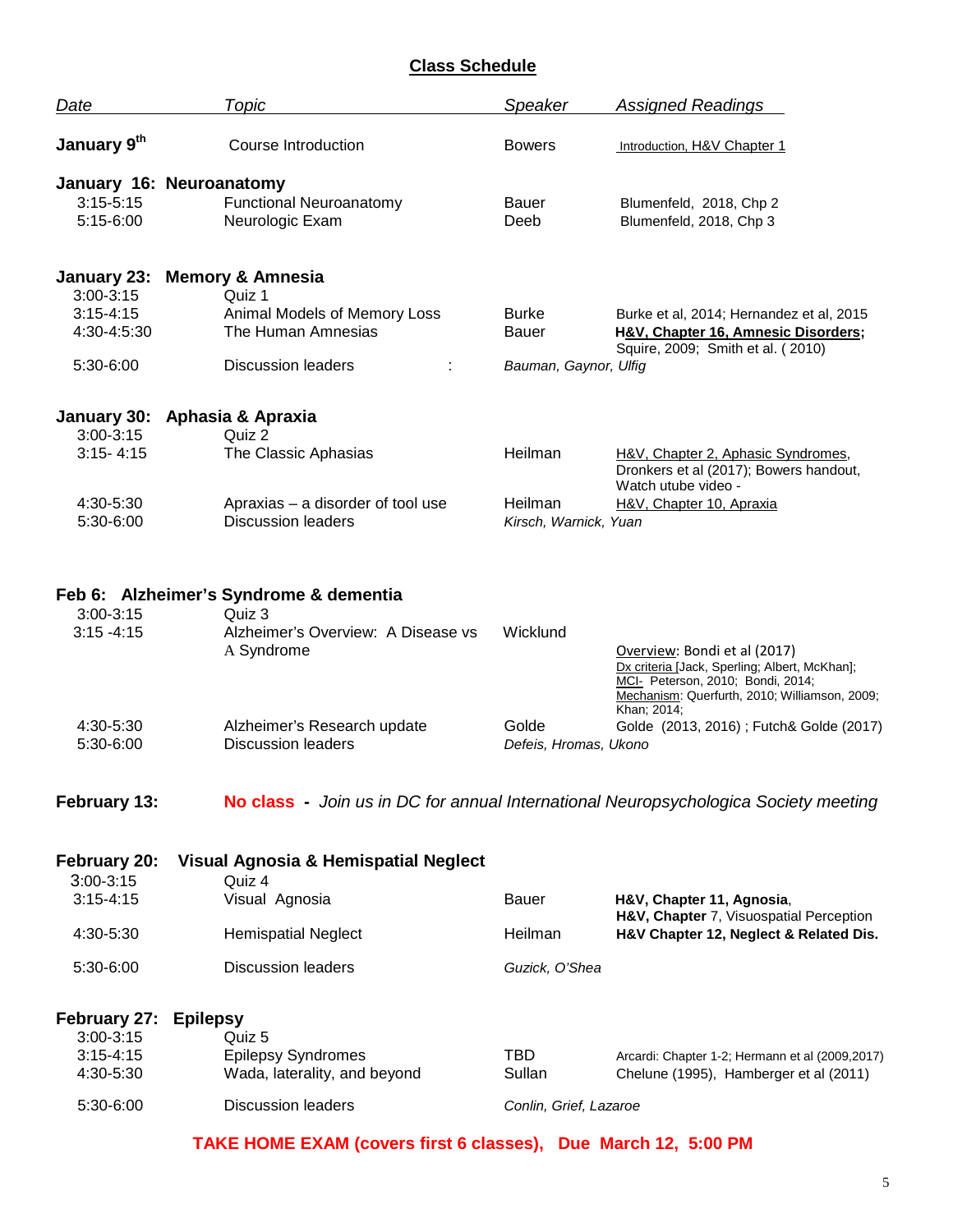| March 13:     | <b>Emotion</b>                                       |                              |                                                                                                                           |
|---------------|------------------------------------------------------|------------------------------|---------------------------------------------------------------------------------------------------------------------------|
| 3:00-3:15     | Quiz 6                                               |                              |                                                                                                                           |
| $3:15 - 4:15$ | Studying emotion                                     | <b>Bradley</b>               | <b>TBD</b>                                                                                                                |
| 4:30-5:30     | Neurologic disorders of emotion                      | <b>Bowers</b>                | Bowers et al. (2014, 1993); H&V, Chap 15;                                                                                 |
| 5:30-6:00     | <b>Discussion leaders</b>                            | DeWit, Wesolowicz, Sweenie   |                                                                                                                           |
|               | March 20: Frontal Lobe Disorders in Animals & Humans |                              |                                                                                                                           |
| $3:00-3:15$   | Quiz 7                                               |                              |                                                                                                                           |
| $3:15 - 4:15$ | Frontal Lobe Syndromes: Models                       | <b>Bauer</b>                 | Miller & Cummings (2007) Ch 1& 2;<br>Stuss (2011); Prosje (2009), Eslinger<br>(1985); Mataro et al., 2001)                |
| 4:30-5:30     | Animal Models of Exec Function                       | <b>Bizon</b>                 | Hernandez et al., 2017                                                                                                    |
| 5:30-6:00     | <b>Discussion leaders</b>                            | Turner, Fidler, Gordon       |                                                                                                                           |
|               | <b>March 27: Frontal Lobe Dementias</b>              |                              |                                                                                                                           |
| $3:00-3:15$   | Quiz 8                                               |                              |                                                                                                                           |
| $3:15-4:15$   | The Fronto-Temporal Dementias                        | Wicklund                     | Overview from UCSF; Reilly (2010);<br>bvFTD: [Grossman, 2009; Rascovosky,<br>2012]<br>PPA: [Bonner, 2010; Wicklund, 2014] |
| 4:30-5:30     | Vascular Dementia                                    | Price                        | Vas Dementia/MCI: (Libon et al., 2004: Seidel<br>et al, 2011; Wu, Brickman, et al., 2010;                                 |
| 5:30-6:00     | <b>Discussion leaders</b>                            | Wiggins, Cooke, Moore        |                                                                                                                           |
|               | <b>April 3: Subcortical Disorders</b>                |                              |                                                                                                                           |
| $3:00-3:15$   | Quiz 9                                               |                              |                                                                                                                           |
| $3:15 - 4:15$ | Research update                                      | Vaillancourt                 | Planetta , 2015, Burciu, 2015                                                                                             |
| 4:30-5:30     | Parkinson disease & Parkinsonism                     | McFarland                    | Troster, 2014; Lang, 2011<br>CBD: Armstrong, 2013; MSA: Stankovic,<br>2014; <i>DLB vs PDD</i> : Lippa, 2007; Klein,       |
| 5:30-6:00     | <b>Discussion leaders</b>                            | Haslett, Hutchinson, Poleava |                                                                                                                           |
|               | April 10: Head Injury/TBI                            |                              |                                                                                                                           |
| $3:00 - 3:15$ | Quiz 10                                              |                              |                                                                                                                           |
| $3:15 - 4:15$ | CTE and TBI                                          | Dekosky                      | Omalu et al., 2005; 2006; Dekosky 2013;<br>Asken et al (2017)                                                             |
| 4:30-5:30     | <b>Current Issues in TBI</b>                         | Asken                        | Yeats et al (2017); Vasterling et al (2009);                                                                              |
| 5:30-6:00     | <b>Discussion leaders</b>                            | Williams, Netz, Padron       |                                                                                                                           |
|               | <b>April 17: Callosal Syndromes &amp; Creativity</b> |                              |                                                                                                                           |
| $3:00-3:15$   | Quiz 11                                              |                              |                                                                                                                           |
| $3:15 - 4:15$ | <b>Callosal Syndromes</b>                            | Belser & Fernando            | H&V Chapter 13; Corballis (2017)                                                                                          |
| 4:30-5:30     | Creativity                                           | Heilman                      | H&V Chapter 18; Heilman (2003)                                                                                            |
| 5:30-6:00     | <b>Discussion leaders</b>                            | Abanishe, Kang               |                                                                                                                           |
|               | April 24 Neuroplasticity/Rehabilitation              |                              |                                                                                                                           |
| $3:00 - 3:15$ | Quiz 12                                              |                              |                                                                                                                           |
| $3:15 - 4:15$ | Intervention-Compensation                            | Smith                        | Smith (2015); Chandler et al (2017)                                                                                       |
| $4:5-5:5$     | Neuroplasticity & Rehab                              | <b>TBD</b>                   | Kleim et al, 2008, Rodrigeuz; Crosson                                                                                     |
| 4:15-5::00    | <b>Discussion leaders</b>                            | Rotblatt, Douglass           |                                                                                                                           |